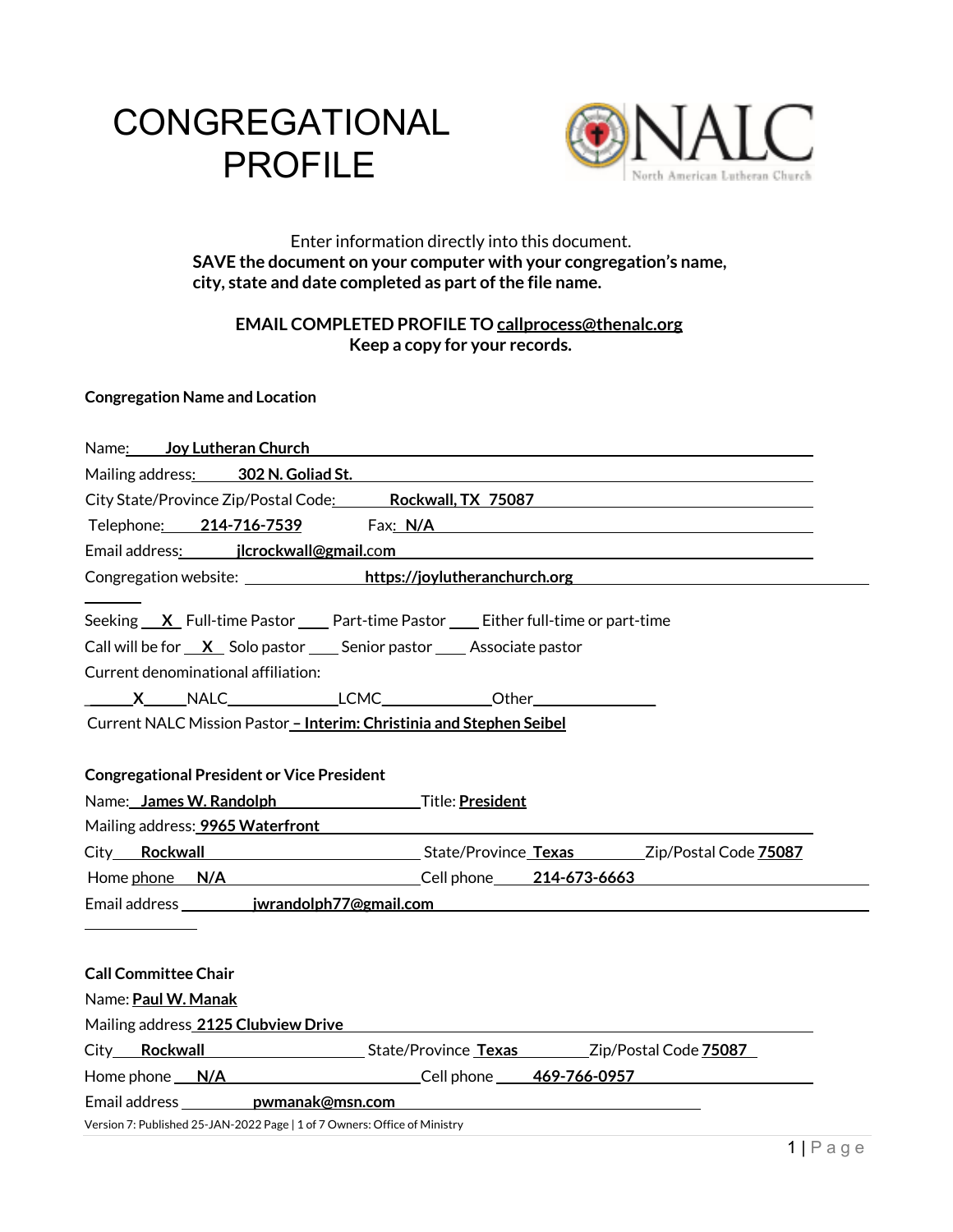# **Congregational Demographics**

| Number of paid staff (full or part-time): Clergy 2 | Lay professionals | Secretarial |  |
|----------------------------------------------------|-------------------|-------------|--|
|                                                    |                   |             |  |

Average worship attendance **30** Average Sunday school attendance **8**

# **Indicate the type of community in which your congregation is located (is it small town, small city, suburban, large city, farming, industrial, etc.).**

The City of Rockwall, Texas is a vibrant, growing, lakeside community located on the eastern edge of the Dallas metro area. It's nestled between Lake Ray Hubbard and expansive ranch and farm land. While Rockwall would have been considered a small town in 2000, only 16,000 residents, it has grown to over 45,000 in 2020 and will continue to grow for the foreseeable future. The town has continued to retain its small-town feel through the many local businesses, but has also expanded to include major chains as well. One does not have to travel far for most of their needs. DFW Metroplex is also easy to access and has numerous festivals, sporting events, wonderful restaurants, and entertainment. Living in Rockwall gives many families the best of both worlds.

Rockwall and the surrounding area are primarily a residential community with local light-industrial, office, retail, and commercial employment. A significant number in the community commute to the Dallas-Fort Worth Metroplex for employment. The entire area is growing significantly and will continue to do so for the next 20 years plus. Rockwall has grown from 16,000 residents in 2000 to over 45,000 in 2020. The population is 70% white, 7% black, 16% Hispanic, and 7% other. Educationally, 93% are high school graduates, 42% College BS degrees, 13% are professionals, and the unemployment is at 3.6%. Median household income is above \$100,000. Rockwall is on the shores of Lake Ray Hubbard which offers boating, fishing, and related outdoor activities. The City Government of Rockwall is conservative, but provides excellent infrastructure and recreational activities.

#### **Describe the congregation's ethnic composition and age distribution.**

Currently, the congregation is primarily Caucasian, but welcomes all ethnic groups. Ages range from 1 to 101.

We host a Hispanic Catholic Congregation each Sunday afternoon which use our sanctuary. We are also currently in discussion with the North Texas Mission District to host a NALC Hispanic congregation. In addition, within the last two years we have also hosted a start-up Anglican church, which has now moved to its own location in Rockwall.

#### **Does the congregation have a clear vision for mission — a clear and shared understanding of where God is leading you? If so, state it as succinctly as possible.**

Empowered by the Holy Spirit, we are the "People of Joy", Coming together to hear the good news of Christ's redeeming love, Celebrating Christ's presence in Word and Sacrament. Growing through our study of God's Word, With Emphasis on Sharing Christ's love and Inviting Others to experience the joy of knowing Christ. Our mission statement is "Joyfully sharing Jesus and ourselves with our neighbors."

#### **What are the primary goals of your congregation?**

To provide a place to come together to hear the good news of Christ's redeeming love and celebrate Christ's presence in Word and Sacrament and grow, individually and as a congregation, through our study of God's Word.

We want to share Christ's love and invite our neighbors to experience the joy of knowing Christ. We want to serve the needs of people in our community and beyond to the best of our abilities.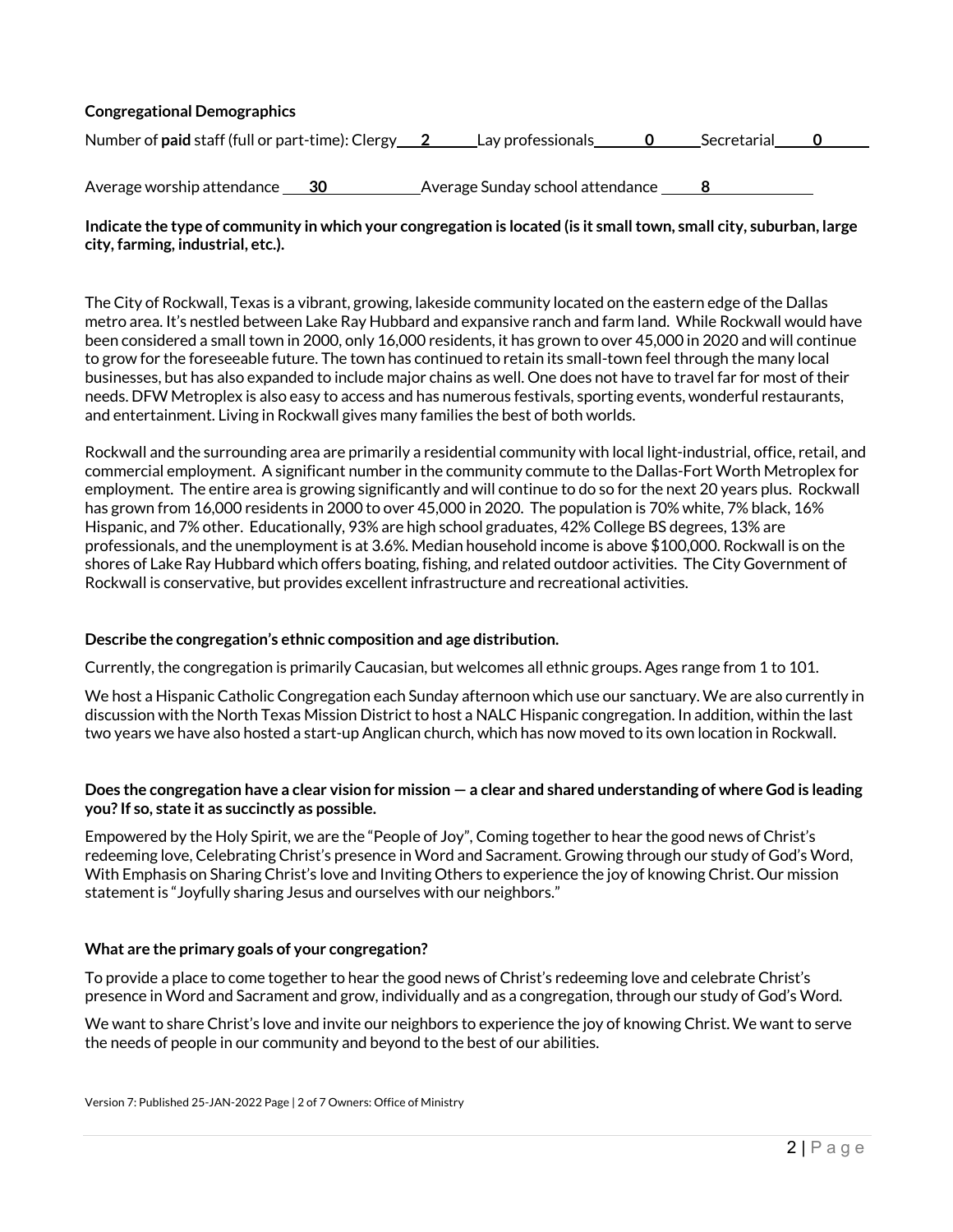# **Describe your congregation's worship practice (liturgy, hymns, vestments, music, hymnals, and frequency of Holy Communion).**

Joy uses the ELW hymnal liturgy and hymns and follows the traditional church calendar with communion each Sunday. Vestments are changed with the church seasons. Normally, we hold mid-week Lenten services, but have not been consistent with Advent services. Normally, we have an organ or piano to lead in service, but are currently without an organist or pianist. Music is provided via electronic ELW software.

# **Describe your congregation's Christian education ministry.**

Joy's current Christian education ministry is small. The congregation has lost many members of all ages. Thus, it has been a challenge to maintain a strong program. Scheduled youth programs have been scaled back to about one to two times per month, while adult classes are about three to four per month. In the past, weekly youth classes were available for ages 4 through high school. Also, adult education was led primarily by the pastor and supplemented by lay leaders as needed.

# **Describe the congregation's current activities for mission and outreach.**

Joy is blessed with a tremendous heart for stewardship. For such a small congregation, Joy is very generous in helping to support our immediate community and beyond. To offer a few examples, for many years, Joy has monthly collected food and cash gifts to support our local food bank; responded to disaster relief efforts in Texas and beyond; provided financial support to churches locally and abroad; hosted an Angel Tree each Christmas to support children in need; provided presents and clothing for a children's home and local schools; donated eye glasses and old cell phones; donated to homeless shelters; provided food and bedding for animal shelters; and made contributions to a local veterans' group.

**The NALC is committed to moving away from an institutional understanding of the Church, to the biblical commission to be a community of followers of Jesus who focus on being disciples and making disciples. Which best describes your congregation's understanding of this movement? [Type an X by the appropriate response]** 

 Totally unaware Have heard about it Have been involved personally **X** Some in the congregation are involved, some aren't Congregation understands, is on-board and involved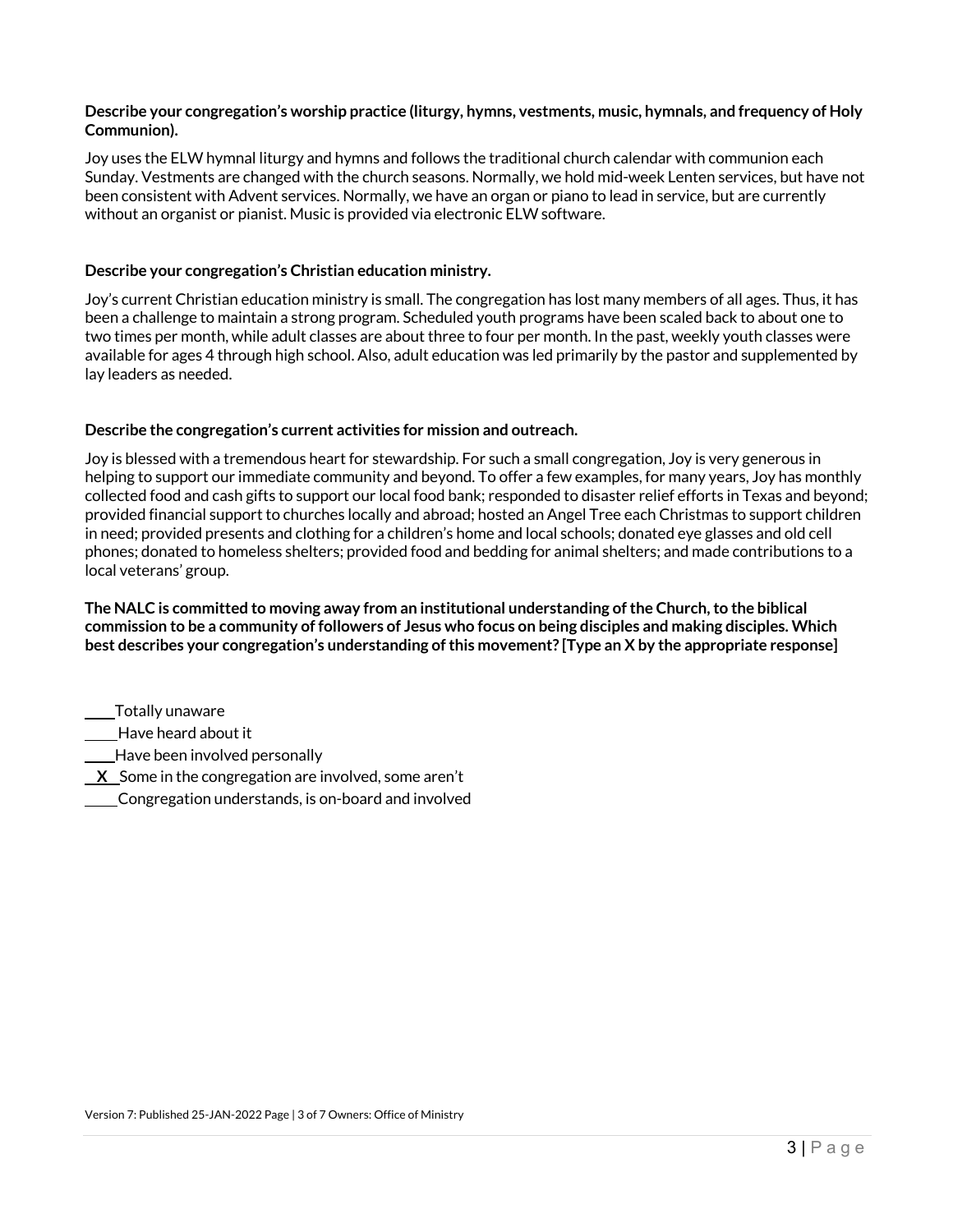# **Listthe** *Top Five Things* **your congregation hopes for in its next Pastor**

1. Be inspirational – Preach and Teach a Christ-Centered Message.

2. Be an outstanding Disciple and model discipleship throughout the congregation and community.

3. Ability and desire to minister to all ages.

4. Visitation with and communing of the elderly, hospitalized, and shut-ins.

5. Committed to Joy and the Rockwall community and not a stepping stone to the future.

#### **What were the three most significant events in your congregation's history? Provide the years in which these events happened and why they are important to your congregation.**

- 1. March 31, 1996 Formal formation of Joy Lutheran Church and signing of its charter. The mission statement is shown on the top of the charter and is very valid going forward.
- 2. 2003 Joy establishes a permanent church home in Rockwall after meeting for over seven years in rented space in Rowlett.
- 3. 2021 2022 Joy leaves the ELCA and is accepted into membership in the North American Lutheran Church.

# **Has your congregation participated in the Congregational Workshop Preparatory to the Call Process? [Type an X by the appropriate response]**

# **X Yes No**

# **What were the three most significant results of the workshop?**

1. A genuine feeling that God has a plan for Joy.

2. Consensus agreement that the Holy Spirit must guide us through the process and that we are to follow the Lord's

plan and timing.

3. Open and honest discussion of all concerns about the process.

# **Describe the nature and extent of any significant current or recent conflict in the congregation. Is this conflict resolved, or ongoing? If resolved, how was it resolved?**

When the last full-time pastor retired, Joy entered into the Call Process while still a member of the ELCA. A selection was made, based upon recommendations of the Synod, to have a year-to-year contract with a non-ordained person, who was working toward ordination, until he attained ordination. Joy also assisted financing his education. Ultimately, the relationship ended when the individual's personal goals did not meet Joy's stated goals. He was more committed to other goals than to Joy and would notlive in the Rockwall community.

In the end, he chose not to renew his contract, and as a result, he left and so did several families who became attached to him.

The conflict is resolved, but has made the congregation hungrier to ensure an open and honest conversation about personal goals and visions with all who would consider leading the Joy congregation.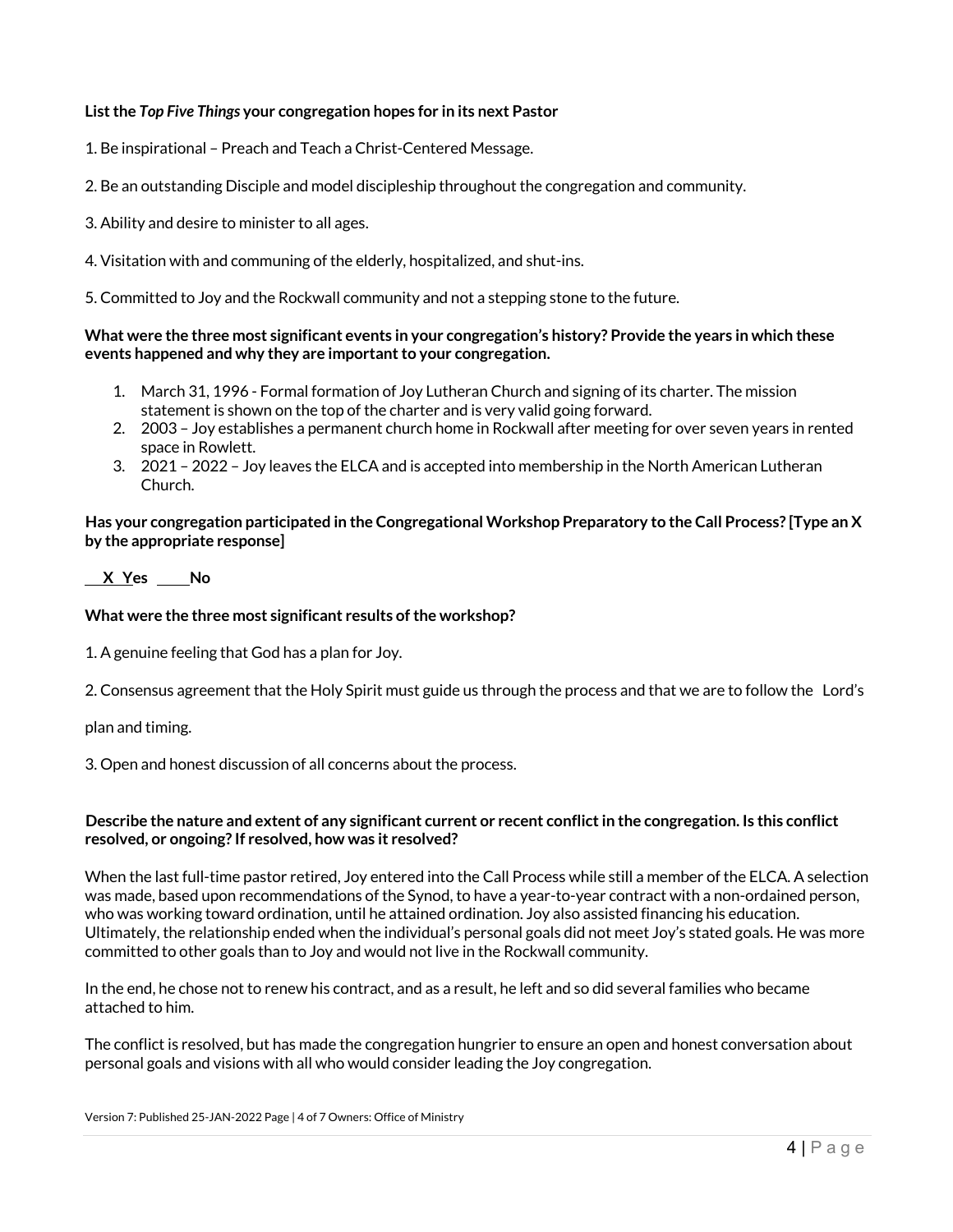# **How does your congregation handle conflict/tension? Which of the following do you think best describes your congregation? [Type an X by the appropriate response]**

 As a church, we respect and listen to each other and work things through without generating divisiveness.  $\_\_$ As a church, we try to respect and listen to each other, but it is not uncommon for differences of opinion to be a problem and for some people to choose sides. Some have left our church because of conflict. Conflict hurts our sense of unity, but we tend not to talk about it.

 Painful experience with conflict has been present, but it has been worked through, and we have learned from the experience.

We have had some painful experiences with conflict, and they linger in the background.

Open conflict is present, and we need a minister who can help us deal with it.

 **X** Other – **As a congregation, we try to respect and listen to each other, but differences of opinion have caused problems in the past. Some have left the church because of this. We need a minister who can recognize, pray about, and resolve conflict.**

# **What was the nature of the relationship between your last pastor and the congregation? Positive? Struggling? Cooperative? Tense?**

The relationship with Joy's last full-time pastor was warm and cordial, but could be stilted. He held a number of views which he would not overtly discuss even when presented with a majority disagreeing opinion. He would however go along with Council decisions he disagreed with. He preferred not to visit members or potential members in their homes or be interrupted in his office, but was very willing to minister to the sick and dying and minister to loved ones dealing with death. His primary emphasis was preaching the Word.

Currently, Joy has an Interim Pastoral husband and wife team leading our faith continuity. They have energy and bring excitement for the Lord. Their willingness to meet everyone and share Jesus is a spark Joy is needing. They hold the four Core Values of the NALC dearly and are taking steps to implement the Life-to-Life Discipleship experience at Joy. These are elements Joy needs in its next full-time pastor.

# **How did your council/congregational leaders work together with your last pastor? [Type an X by the appropriate response]**

Leadership is shared, with shared decision-making

Pastor makes important decisions

**X** Council makes decisions with pastoral input

Council makes decisions without pastoral input

#### **Is your pastor a member of council with: [Type an X by the appropriate response(s)?**

Voice **<sup>X</sup>** Vote

# **Congregational finances Calendar 2021**

Total budget for last fiscal year: **\$ 109,500**

Benevolence to the North American Lutheran Church: \$ **N/A**

Other benevolence: **\$ 6,000**

#### Total debt of the congregation: **\$ 5,900 will be zero before end of 2022**

Total savings, reserves, and endowments: **\$ 129,200**

Version 7: Published 25-JAN-2022 Page | 5 of 7 Owners: Office of Ministry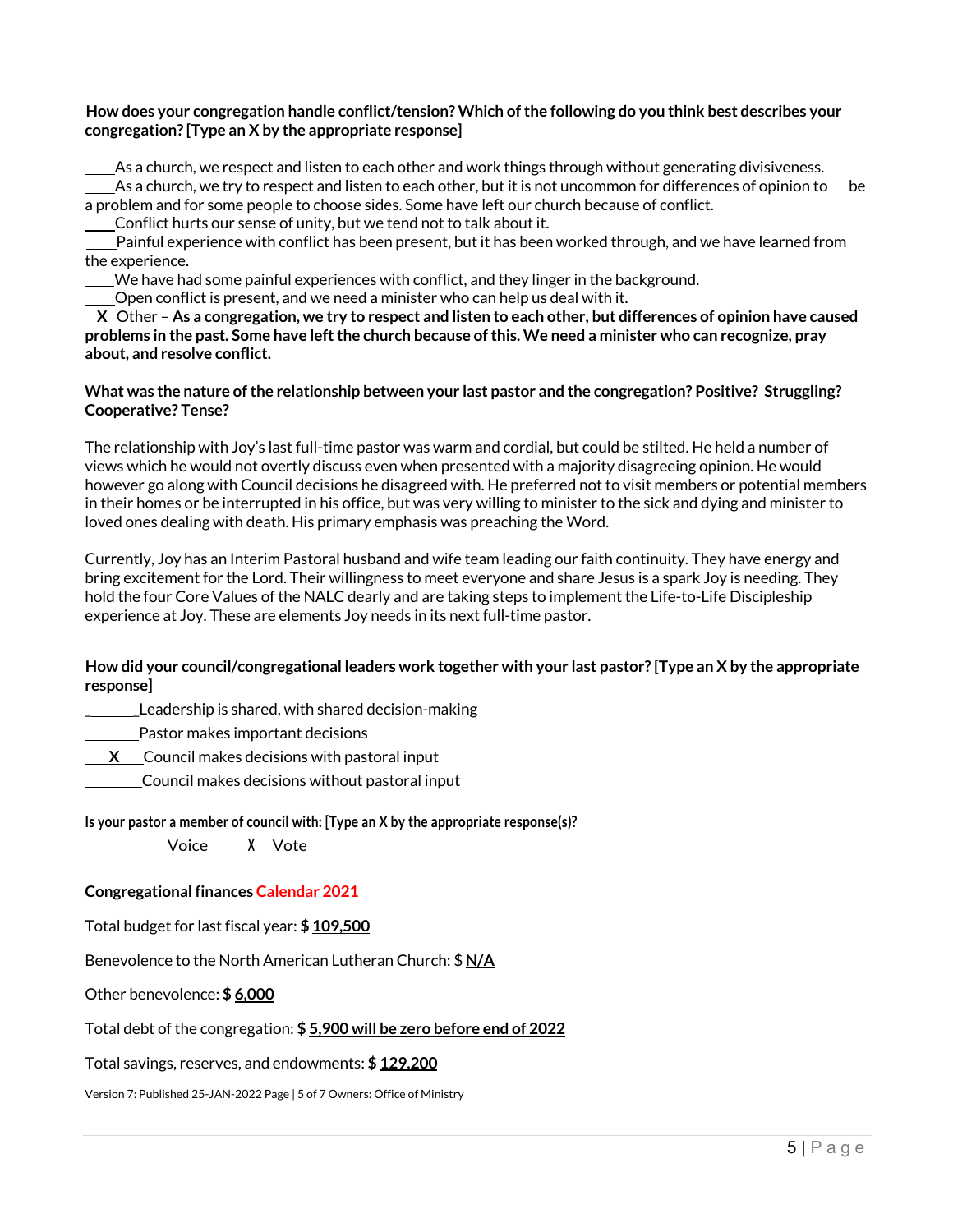# **Compensation of Last Full-time Pastor 2017**

Total Salary: **\$ 104,132**

Pastor, we the people of Joy want to attract the right person to help our congregation grow; and thus, we have developed a financial plan. We hope this relationship will be mutually beneficial and allow our pastor to throw themselves wholeheartedly into our church. We hope and pray the plan has been developed consistent with the guiding hand of the Holy Spirit. Joy is willing to take out a three-year loan to ensure an acceptable income for our next pastor.

Joy's total assets exceed \$1,000,000 and it is currently debt free with the exception of a small loan balance which will be paid off before the end of 2022. Joy has in place a loan arrangement with Alliance Bank in Rockwall that will supplement Joy's contributions and other income to provide the compensation package required to call a full-time pastor. This arrangement provides additional support over a three-year period, after which Joy will need to have grown to the point that it is entirely self-sufficient and able to continue repaying the loan. This support is tiered such that a minimum of one third of the total growth necessary must be achieved each year with full self-sufficiency attained by the end of three years.

Financial details and a three-year budget associated with the plan are available for review with the pastor moved by the Holy Spirit to join us in continuing as the people of Joy and members of the body of Christ. The plan is very conservative in that it covers the "worse-case" situation in every respect, including the escalation of operating expenses and an assumed 6% loan interest rate; therefore, it shows the maximum financial growth that should be necessary.

Joy is seeking to call a pastor with the desire, skill, energy, vision, and passion to undertake this opportunity and lead the people of Joy into the future.

# **When the Congregational Vacancy List is updated, a short paragraph (3-4 sentences) is included announcing each congregation's ministry. If you wish, your call committee may compose that summary, realizing it may be edited/formatted as needed.**

Joy Lutheran Church is a small residential congregation located in downtown Rockwall, a growing vibrant city in North Texas, just east of Dallas. Joy serves beyond the Rockwall city limits providing for spiritual needs of families 20 to 25 miles away. We confess Jesus Christ as our Lord and Savior. Joy is a family and committed to being part of the body of Christ. We are a very giving family and respond to the needs of the local, state, and world-wide community. We are committed to sharing Jesus and ourselves with our neighbors. Demographically, we are an older congregation hungry to add to our younger generation. All who believe in Jesus Christ and confess him as Lord and Savior are welcome.